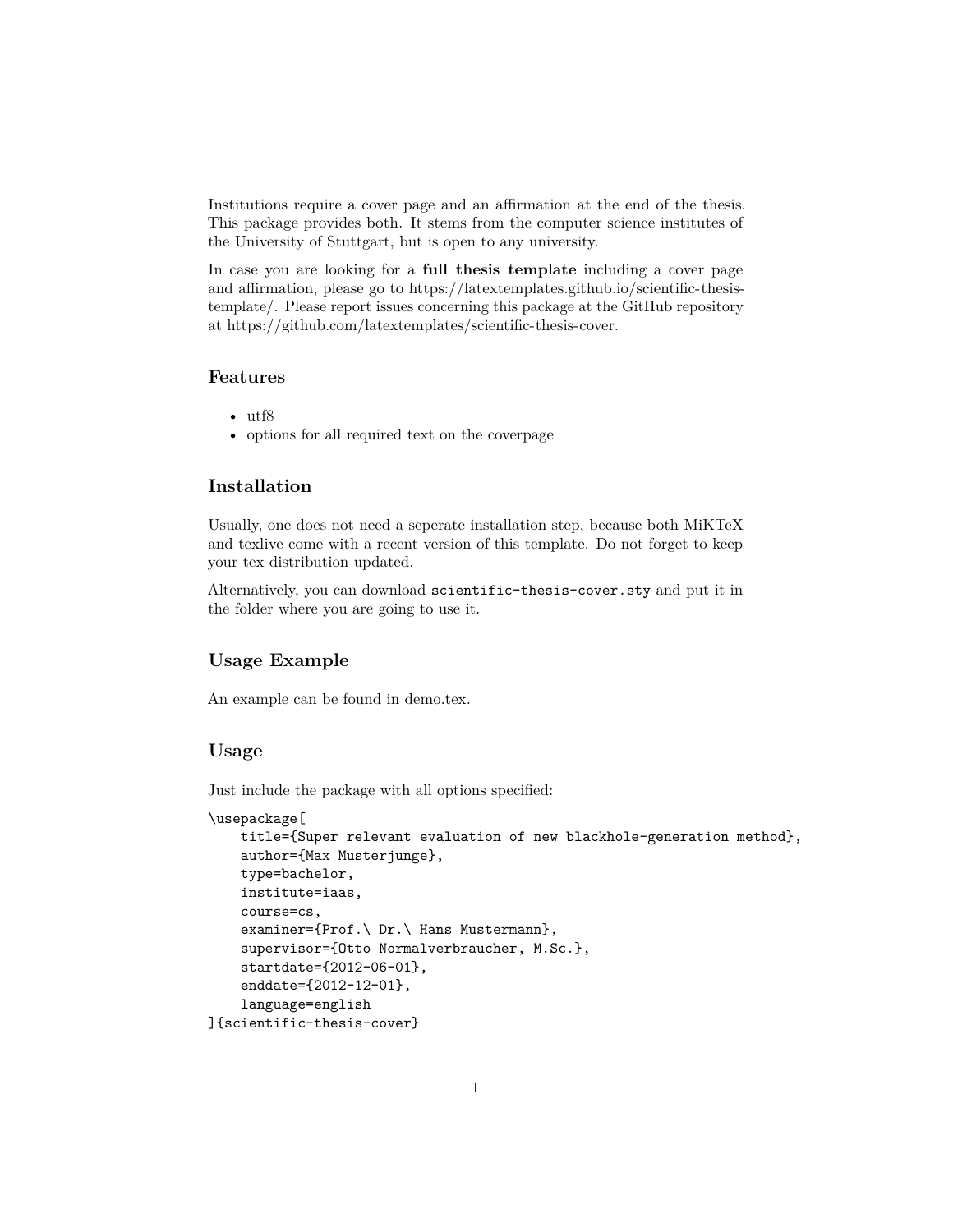Afterwards you can create the cover using \Coverpage and get the affirmation text by using \Affirmation

### **Supported Options**

This package supports the following options:

- language: Language used for all labels and text.
	- **–** language=german will use german (default)
	- **–** language=english will use english
- title: Title of work. Should be placed in curly braces:

```
– title={My thesis title}
– title={My very long thesis title}
```
• author: Author of work. Should be placed in curly braces. May contain more than one author seperated by commas:

```
– author={Peter Lustig}
```

```
– author={Peter Lustig, Franz Josef, Vladimir Sixth}
```
- type: Type of work. May be set to one of the following values or arbitrary text in curly braces:
	- **–** type=bachelor will label your work as Bachelor's Thesis. Currently, the term regulations of the University of Stuttgart are in place. It is assumed that you study a German Bachelor program. Thus, even if you write in English, the type of your thesis is a "Bachelorarbeit". In case you study in a different program (such as [INFOTECH\)](https://www.uni-stuttgart.de/infotech/), please fill in the appropriate type of your thesis in curly brackets. See below.
	- **–** type=master will label your work as Masters's Thesis
	- **–** type=diplom will label your work as Diploma Thesis
	- **–** type=study will label your work as Student Research Project
	- **–** type=projectinf will label your work as Projekt-INF
	- **–** Arbitrary strings are also possible: type={research project} will label your work as "research project"
- institute: States for which institute you are doing this work. May be set to one of the following values or arbitrary text in curly braces:
	- **–** institute=iaas will state Institute of Architecture of Application Systems
	- **–** institute=ipvs will state Institute of Parallel and Distributed Systems
	- **–** institute=fmi will state Institute of Formal Methods in Computer Science
	- **–** institute=iste will state Institute of Software Technology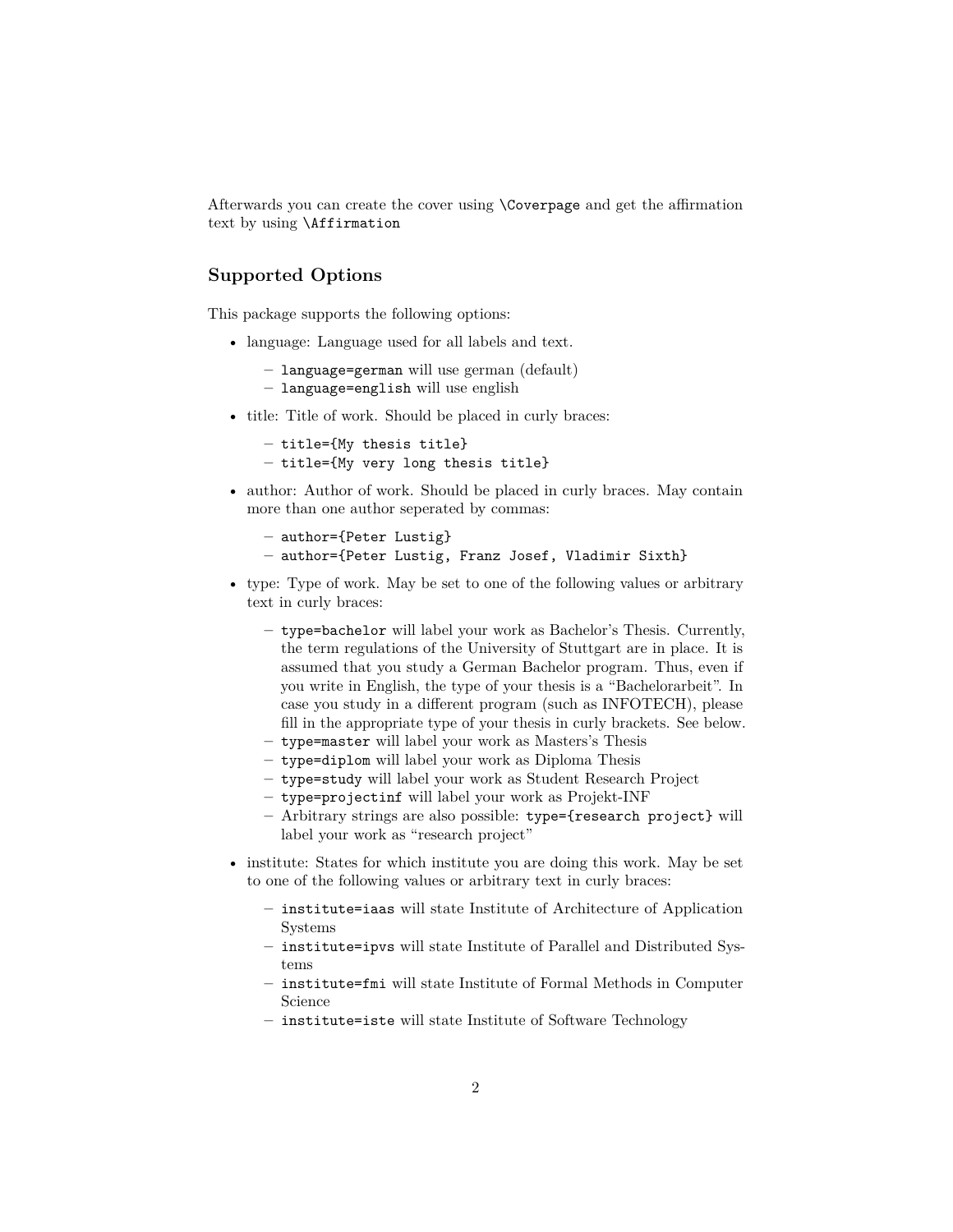- **–** institute=iti will state Institute of Computer Architecture and Computer Engineering
- **–** institute=iris will state Institute of Computer-aided Product Development Systems
- **–** institute=vis will state Institute of Visualization and Interactive Systems
- **–** institute=visus will state Visualisation Research Center Stuttgart
- **–** institute=sec will state Institute of Information Security
- **–** institute=fac will state Faculty of Computer Science
- **–** Arbitrary strings are possible: institute={Custom fictional institute} will state Custom fictional institute
- course: Type of study. May be set to one of the following values or arbitrary text in curly braces:
	- **–** course=cs will state that your course of study is Computer Science
	- **–** course=se will state that your course of study is Software Engineering
	- **–** course=mcl will state that your course of study is Master Computational Linguistics
	- **–** course=msv will state that your course of study is Maschinelle Sprachverarbeitung
	- **–** course=bis will state that your course of study is Business Information Systems
	- **–** course=simtech will state that your course of study is Simulation Technology
	- **–** Arbitrary strings are possible: course={New Study course} will state that your course of study is New Study course
- examiner: Your examiner.
	- **–** examiner={Prof.\ Dr.\ Hans Mustermann}
- supervisor: Your supervisor.
	- **–** supervisor={Otto Normalverbraucher, M.Sc.}
- startdate: Startdate of your work. Preferably ISO-8601. See [https://](https://xkcd.com/1179/) [xkcd.com/1179/](https://xkcd.com/1179/) and [https://www.explainxkcd.com/wiki/index.php/1179:](https://www.explainxkcd.com/wiki/index.php/1179:_ISO_8601)  $\_\$ ISO $\_\$ 8601.

**–** startdate={2012-06-01}

• enddate: Enddate of your work.

**–** enddate={2012-12-01}

• crk: CR-Classification codes of your work. May be separated by commas:

**–** crk={A.1, A.2}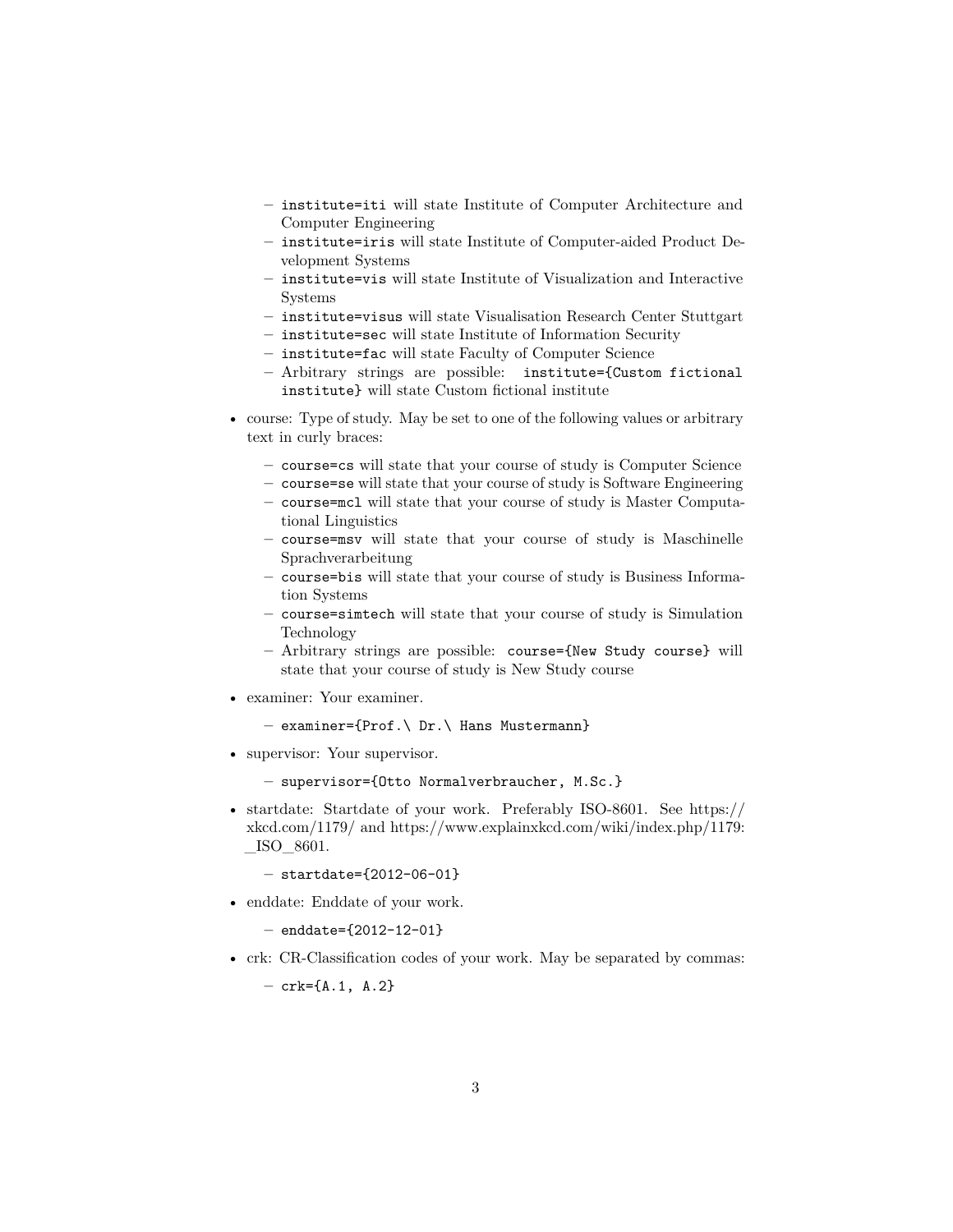## **Additional Optional Options**

• number: Running number of work. May contain arbitrary text. Should contain the number you got for your work.

**–** number=1234 will label your work to have number 1234

- setPageNumberToOne=true will set the page after the cover to 1 (default false)
- setCoverPageNumberToMinusOne=true will set -1 as the page number for the cover page (default false)

# **Known Problems**

Multiline/Commands in option values are currently only supported if you load kvoptions-patch **before** the documentclass definition like this:

\RequirePackage{kvoptions-patch} \documentclass[twoside]{article}

## **How to release**

- 1. Check if indent is correct: latexindent -y="indentPreamble:1,defaultIndent:' '" -m -w scientific-thesis-cover.sty
- 2. Adapt CHANGELOG.md
- 3. Adapt version and date in scientific-thesis-cover.sty
- 4. Tag the release commit using git tag
- 5. Push to GitHub
- 6. Add CHANGELOG part to GitHub release manually, because [github](https://github.com/MoOx/github-release-from-changelog)[release-from-changelog](https://github.com/MoOx/github-release-from-changelog) currently works with package.json only.
- 7. Publish to CTAN
- Pre-conditions:
	- **–** Windows: Patch C:\MiKTeX\scripts\ctanify\ctanify: Remove -y from zip command line arguments zip  $-q$  -r -9 -y -m.
	- **–** Windows: Environment variable TMP must not contain backslashes. E.g., C:/TEMP/WIN is good, C:\Users\user\AppData\Local\Temp is bad.
	- **–** Have pandoc and sed in the path.
- Run release.bat.
- Go to [https://ctan.org/pkg/scientific-thesis-cover,](https://ctan.org/pkg/scientific-thesis-cover) choose "Upload"
- Use scientific-thesis-cover.tar.gz as archive.
- 1. Adapt CHANGELOG.md to contain ## [unreleased] again.